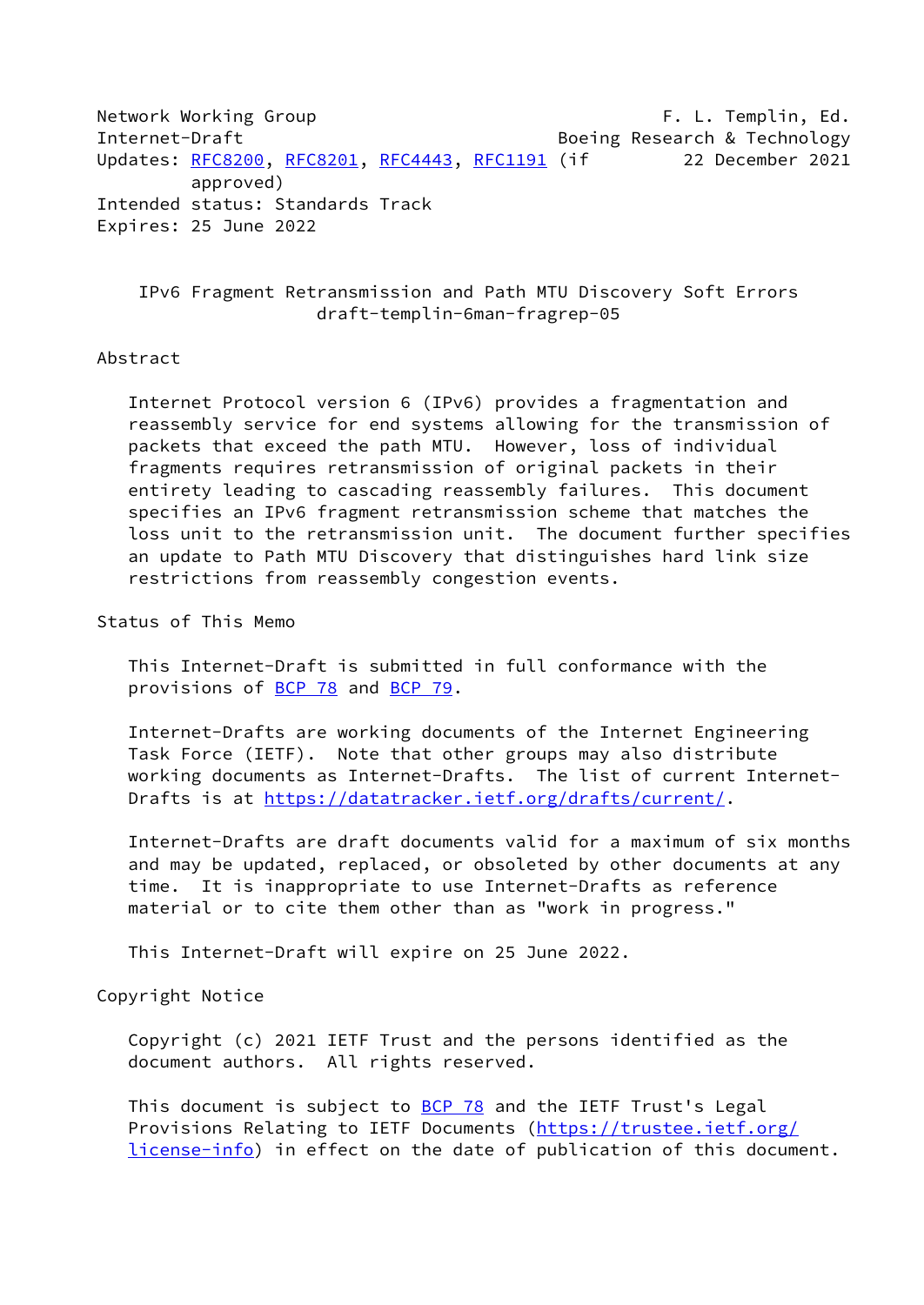<span id="page-1-1"></span>

| Internet-Draft |  | IPv6 Fragment Retransmission | December 2021 |  |
|----------------|--|------------------------------|---------------|--|
|----------------|--|------------------------------|---------------|--|

 Please review these documents carefully, as they describe your rights and restrictions with respect to this document. Code Components extracted from this document must include Revised BSD License text as described in Section 4.e of the [Trust Legal Provisions](https://trustee.ietf.org/license-info) and are provided without warranty as described in the Revised BSD License.

# Table of Contents

|                                  | $\overline{2}$ |
|----------------------------------|----------------|
|                                  | $\overline{3}$ |
|                                  | $\overline{4}$ |
|                                  | $\overline{4}$ |
| IPv6 Fragment Retransmission     | $\overline{5}$ |
| Packet Too Big (PTB) Soft Errors | 8              |
|                                  |                |
|                                  |                |
|                                  | <u>୍ର</u>      |
|                                  | 10             |
|                                  | 10             |
| 11.1. Normative References       | 10             |
| 11.2. Informative References     | 10             |
|                                  |                |
|                                  |                |

#### <span id="page-1-0"></span>[1](#page-1-0). Introduction

 Internet Protocol version 6 (IPv6) [[RFC8200\]](https://datatracker.ietf.org/doc/pdf/rfc8200) provides a fragmentation and reassembly service similar to that found in IPv4 [\[RFC0791](https://datatracker.ietf.org/doc/pdf/rfc0791)], with the exception that only the source host (i.e., and not routers on the path) may perform fragmentation. When an IPv6 packet is fragmented, the loss unit (i.e., a single IPv6 fragment) becomes smaller than the retransmission unit (i.e., the entire packet) which even under moderate loss conditions could result in cascading reassembly failures that degrade forward progress [\[RFC8900](https://datatracker.ietf.org/doc/pdf/rfc8900)].

 The presumed drawbacks of fragmentation are tempered by the fact that performance increases can often be realized when the source sends packets larger than the path MTU. This is due to the fact that larger packets result in fewer application system calls, plus transmission of a single large packet results in a burst of multiple IPv6 fragments separated by minimal inter-packet delays. These bursts yield high network utilization for the burst duration, while modern reassembly implementations have proven capable of accommodating the bursts. If the loss unit can somehow be made to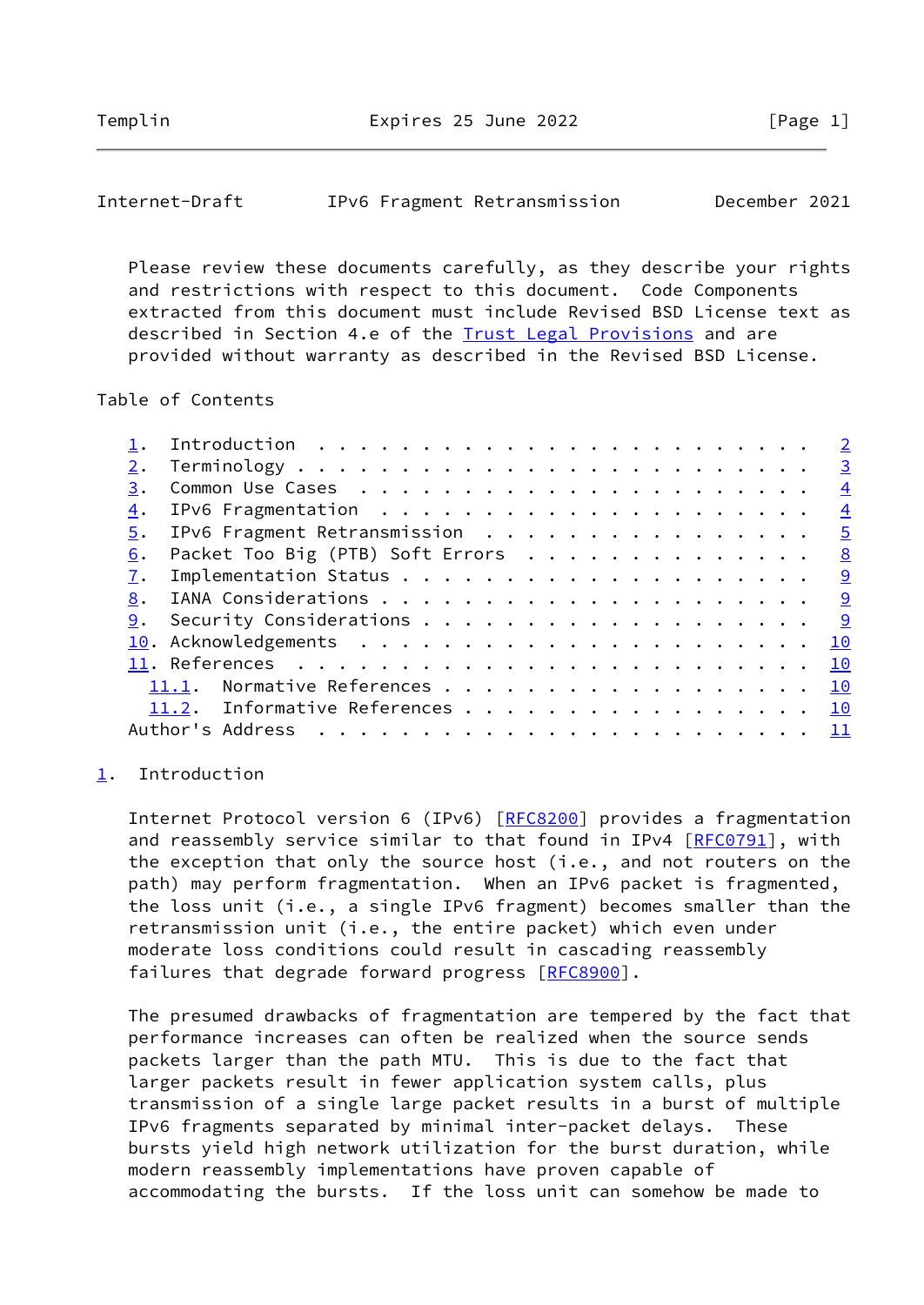match the retransmission unit, the performance benefits of IPv6 fragmentation can be realized.

Templin **Expires 25 June 2022** [Page 2]

<span id="page-2-0"></span>Internet-Draft IPv6 Fragment Retransmission December 2021

 This document therefore proposes an IPv6 fragment retransmission service where the source marks fragments as retransmission-eligible while the destination may request retransmission of lost fragments. The service provides opportunistic best-effort retransmissions over an imaginary "link" extending from the source to the destination consistent with the Automatic Repeat Request (ARQ) function of common data links [[RFC3366\]](https://datatracker.ietf.org/doc/pdf/rfc3366). The service does not attempt to replace true end-to-end reliability, but instead allows the destination to recover missing individual fragments of partial reassemblies before true end to-end timers would cause retransmission of the entire packet.

 The original packet source may be either co-located with or many IP network hops before the IPv6 fragmentation source. In the same fashion, the IPv6 reassembly destination may be either co-located with or many IP network hops before the final destination. When conditions suggest that an original source should begin sending smaller packets, the fragmentation source and/or reassembly destination can return a new type of ICMPv6/ICMPv4 Packet Too Big (PTB) message termed a PTB "soft error".

 PTB "soft errors" are distinguished from classic "hard errors" by a non-zero PTB Code (ICMPv6) or unused (ICMPv4) field value. The fragmentation source can return rate-limited soft errors to recommend smaller packet sizes to the original source while fragmentation of large packets is producing excessive numbers of fragments. Similarly, the reassembly destination can return rate-limited soft errors (i.e., via the fragmentation source to the original source) while reassembly of large packets is causing excessive reassembly congestion. Original sources that receive these soft errors should reduce their packet sizes until the errors subside, but can begin to increase packet sizes again without delay until further soft or hard errors arrive.

 The following sections discuss common use cases and operational considerations for applying IPv6 fragment retransmission and path MTU discovery soft errors. They further specify new codings for the IPv6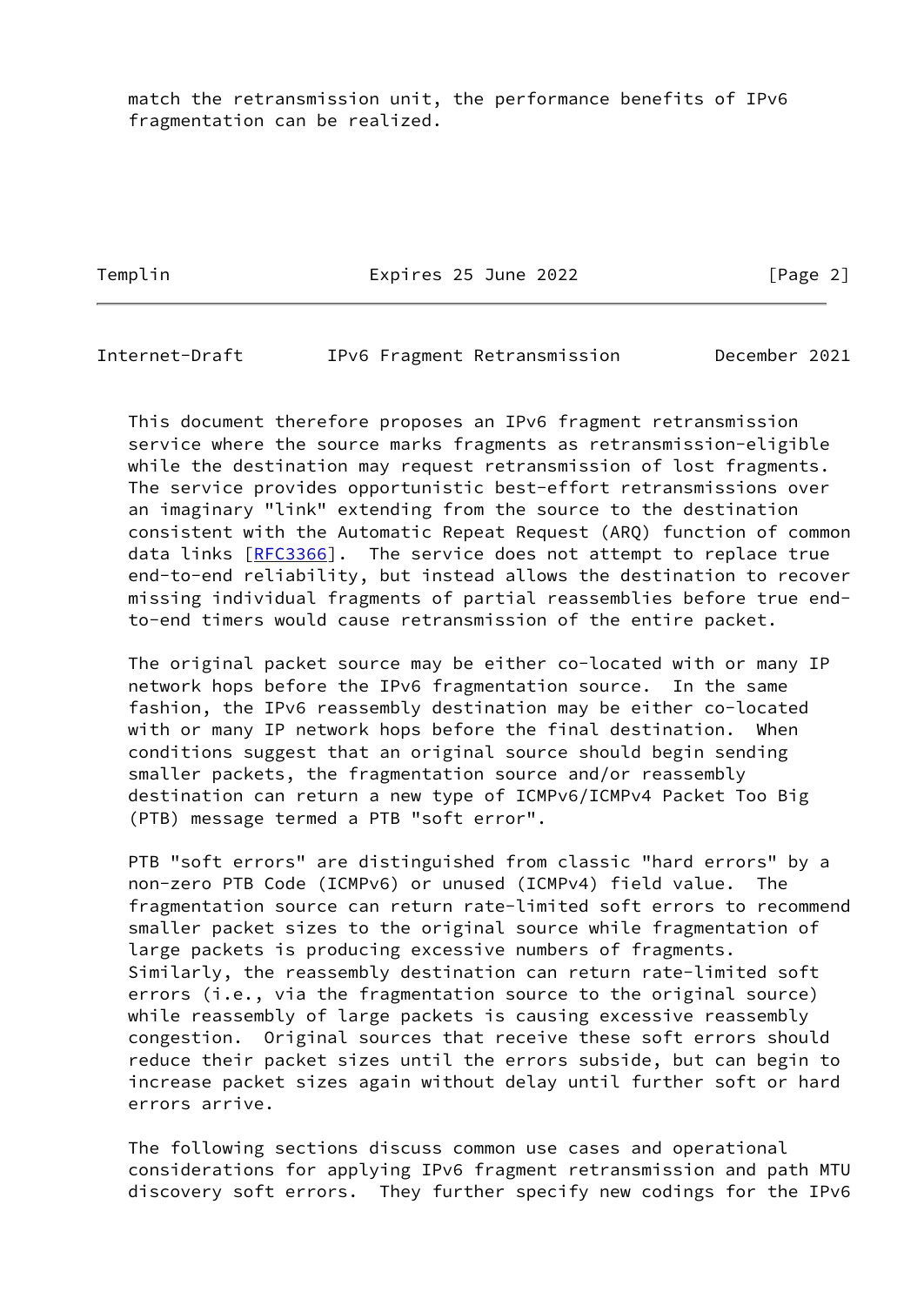fragment header Reserved field, a new ICMPv6 message type and updates to ICMPv6/ICMPv4 PTB messages. This document therefore updates existing standards where necessary.

# <span id="page-3-0"></span>[2](#page-3-0). Terminology

 The key words "MUST", "MUST NOT", "REQUIRED", "SHALL", "SHALL NOT", "SHOULD", "SHOULD NOT", "RECOMMENDED", "NOT RECOMMENDED", "MAY", and "OPTIONAL" in this document are to be interpreted as described in [BCP](https://datatracker.ietf.org/doc/pdf/bcp14) [14](https://datatracker.ietf.org/doc/pdf/bcp14) [[RFC2119\]](https://datatracker.ietf.org/doc/pdf/rfc2119)[RFC8174] when, and only when, they appear in all capitals, as shown here.

Templin Expires 25 June 2022 [Page 3]

<span id="page-3-2"></span>Internet-Draft IPv6 Fragment Retransmission December 2021

# <span id="page-3-1"></span>[3](#page-3-1). Common Use Cases

 A common use case of interest is to improve the state of affairs for IPv6 encapsulation (i.e., "tunneling") [\[RFC2473](https://datatracker.ietf.org/doc/pdf/rfc2473)] when the original source may be many IP hops away from the tunnel ingress, and the tunnel packet may be fragmented following encapsulation. The tunnel is seen as a "link" on the path from the original source to the final destination, and the goal is to increase the reliability of that link in order to minimize wasteful end-to-end retransmissions.

 When the original source and IPv6 fragmentation source are co-located on the same platform (physical or virtual) the window of opportunity for successful retransmission of individual fragments may be narrow unless the link persistence timeframe is carefully coordinated with upper layer retransmission timers. (In an uncoordinated case, upper layers may retransmit the entire packet before or at roughly the same time the IPv6 fragmentation source retransmits individual fragments, leading to increased congestion and wasted retransmissions.) However, the same retransmission facility can be applied to both the tunneled and end system source models.

 Upper layer protocols of the original source can further assign a "Parcel ID" to groups of packets eligible for delivery to final destination applications as a larger aggregate instead of smaller individual packets. The upper layer protocols supply the Parcel ID to lower layers which insert the value as discussed in [Section 4,](#page-4-0) while the destination lower layer protocols deliver the Parcel ID to upper layers. Further details on parcel grouping are out of scope for this document.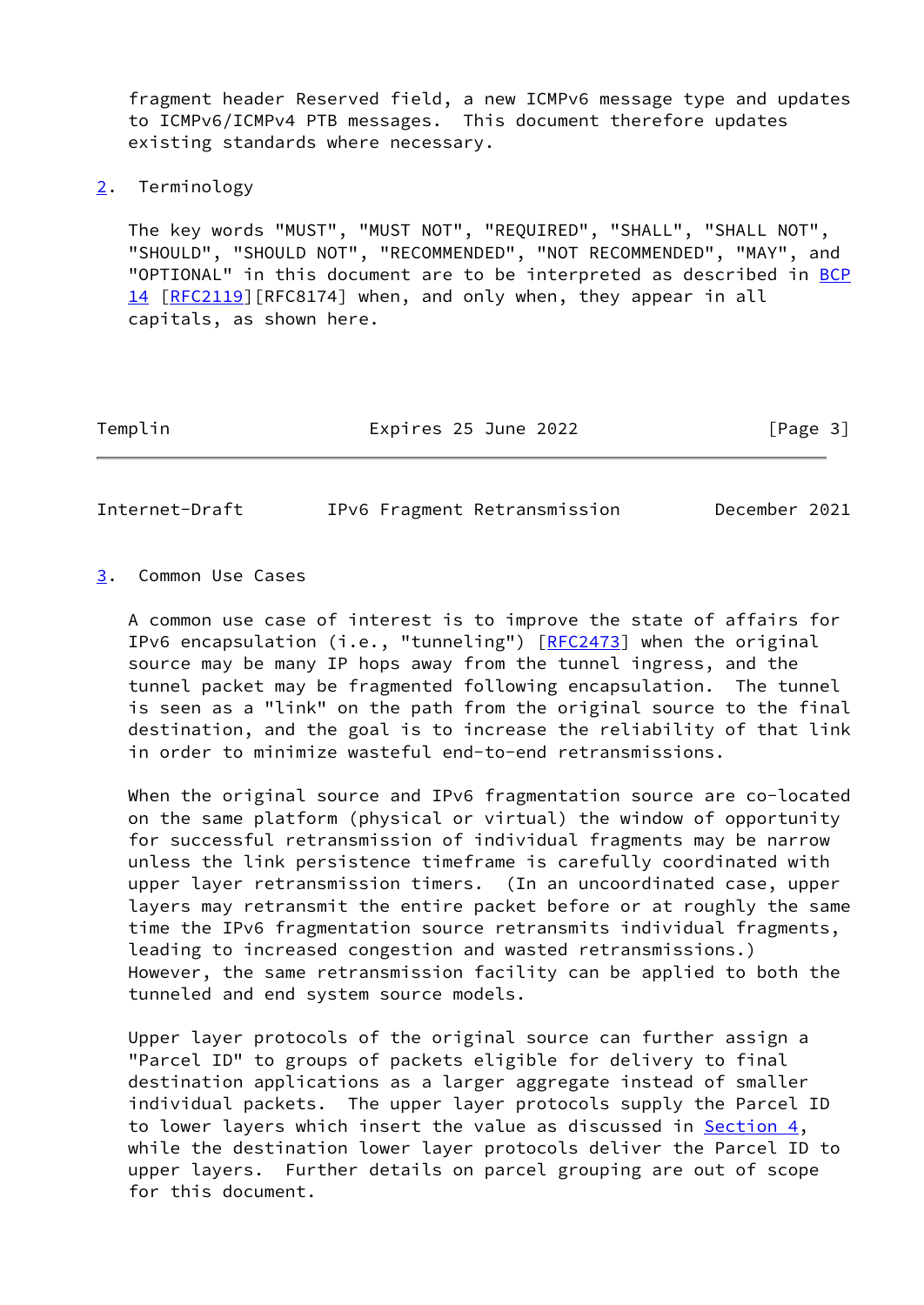# <span id="page-4-0"></span>[4](#page-4-0). IPv6 Fragmentation

IPv6 fragmentation is specified in **Section 4.5 of [RFC8200]** and is based on the IPv6 Fragment extension header formatted as shown below:

 +-+-+-+-+-+-+-+-+-+-+-+-+-+-+-+-+-+-+-+-+-+-+-+-+-+-+-+-+-+-+-+-+ Next Header | Reserved | Fragment Offset | Res|M| +-+-+-+-+-+-+-+-+-+-+-+-+-+-+-+-+-+-+-+-+-+-+-+-+-+-+-+-+-+-+-+-+ Identification +-+-+-+-+-+-+-+-+-+-+-+-+-+-+-+-+-+-+-+-+-+-+-+-+-+-+-+-+-+-+-+-+

- In this format:
- Next Header is a 1-octet IP protocol version of the next header following the Fragment Header.
- \* Reserved is a 1-octet reserved field set to 0 on transmission and ignored on reception.

| Templin | Expires 25 June 2022 | [Page 4] |
|---------|----------------------|----------|
|         |                      |          |

<span id="page-4-2"></span>

|  | Internet-Draft |  | IPv6 Fragment Retransmission | December 2021 |  |
|--|----------------|--|------------------------------|---------------|--|
|--|----------------|--|------------------------------|---------------|--|

- \* Fragment Offset is a 13-bit field that provides the offset (in 8-octet units) of the data portion that follows from the beginning of the packet.
- \* Res is a 2-bit field set to 0 on transmission and ignored on reception.
- $*$  M is the "More Fragments" bit telling whether additional fragments follow.
- $*$  Identification is a 32 bit numerical identification value for the entire IPv6 packet. The value is copied into each fragment of the same IPv6 packet.

The fragmentation and reassembly specification in [[RFC8200](https://datatracker.ietf.org/doc/pdf/rfc8200)] can be considered as the standard method which adheres to the details of that RFC. This document presents an enhanced method that allows for retransmissions of individual fragments.

<span id="page-4-1"></span>[5](#page-4-1). IPv6 Fragment Retransmission

Fragmentation implementations that follow this specification reuse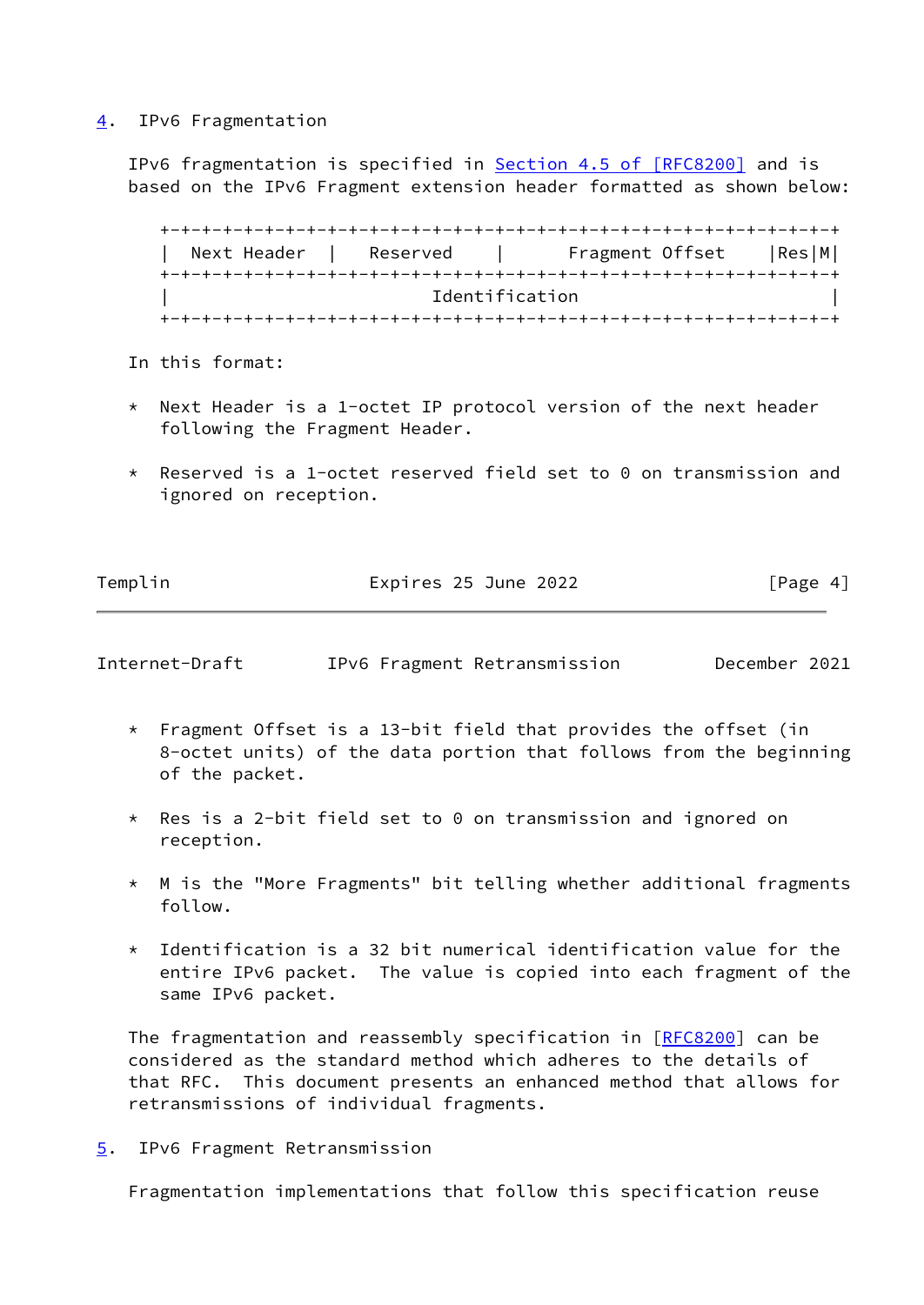the (formerly) Reserved field of the IPv6 Fragment Header. For first fragments (i.e., those with zero Fragment Offset) the 8-bit Reserved field is replaced with a 7-bit Parcel ID followed by a 1-bit A(RQ) flag, and the 2-bit Res field is replaced with a single P(arcel) bit followed by a 1-bit S(ub-parcels) flag as shown below:

 +-+-+-+-+-+-+-+-+-+-+-+-+-+-+-+-+-+-+-+-+-+-+-+-+-+-+-+-+-+-+-+-+ | Next Header | Parcel ID |A| Fragment Offset |P|S|M| +-+-+-+-+-+-+-+-+-+-+-+-+-+-+-+-+-+-+-+-+-+-+-+-+-+-+-+-+-+-+-+-+ Identification +-+-+-+-+-+-+-+-+-+-+-+-+-+-+-+-+-+-+-+-+-+-+-+-+-+-+-+-+-+-+-+-+

 For non-first fragments (i.e., those with non-zero Fragment Offset), the Reserved field is replaced with a 7-bit "Ordinal" field followed by a 1-bit A(RQ) flag as shown below:

 +-+-+-+-+-+-+-+-+-+-+-+-+-+-+-+-+-+-+-+-+-+-+-+-+-+-+-+-+-+-+-+-+ Next Header | Ordinal |A| Fragment Offset |Res|M| +-+-+-+-+-+-+-+-+-+-+-+-+-+-+-+-+-+-+-+-+-+-+-+-+-+-+-+-+-+-+-+-+ | Identification | +-+-+-+-+-+-+-+-+-+-+-+-+-+-+-+-+-+-+-+-+-+-+-+-+-+-+-+-+-+-+-+-+

Templin **Expires 25 June 2022** [Page 5]

Internet-Draft IPv6 Fragment Retransmission December 2021

When a source that follows this specification fragments an IPv6 packet it sets the first fragment A flag to 1, then for IP parcels sets Parcel ID, P and S according to the processing and transmission procedures found in [\[I-D.templin-6man-omni](#page-11-2)]. For non-parcels, the source instead sets Parcel ID, P and S to 0.

 The source then sets the Ordinal value for each successive non-first fragment to a monotonically-increasing value beginning with 1, i.e., it sets Ordinal to '1' for the first non-first fragment, '2' for the second non-first fragment, '3' for the third non-first fragment, etc. up to either Ordinal '127' or the final fragment (whichever comes first) while also setting the A flag to 1. (If there are additional non-first fragments beyond Ordinal '127', the source instead sets their Ordinals to '0' to indicate that the fragment is not eligible for retransmission.)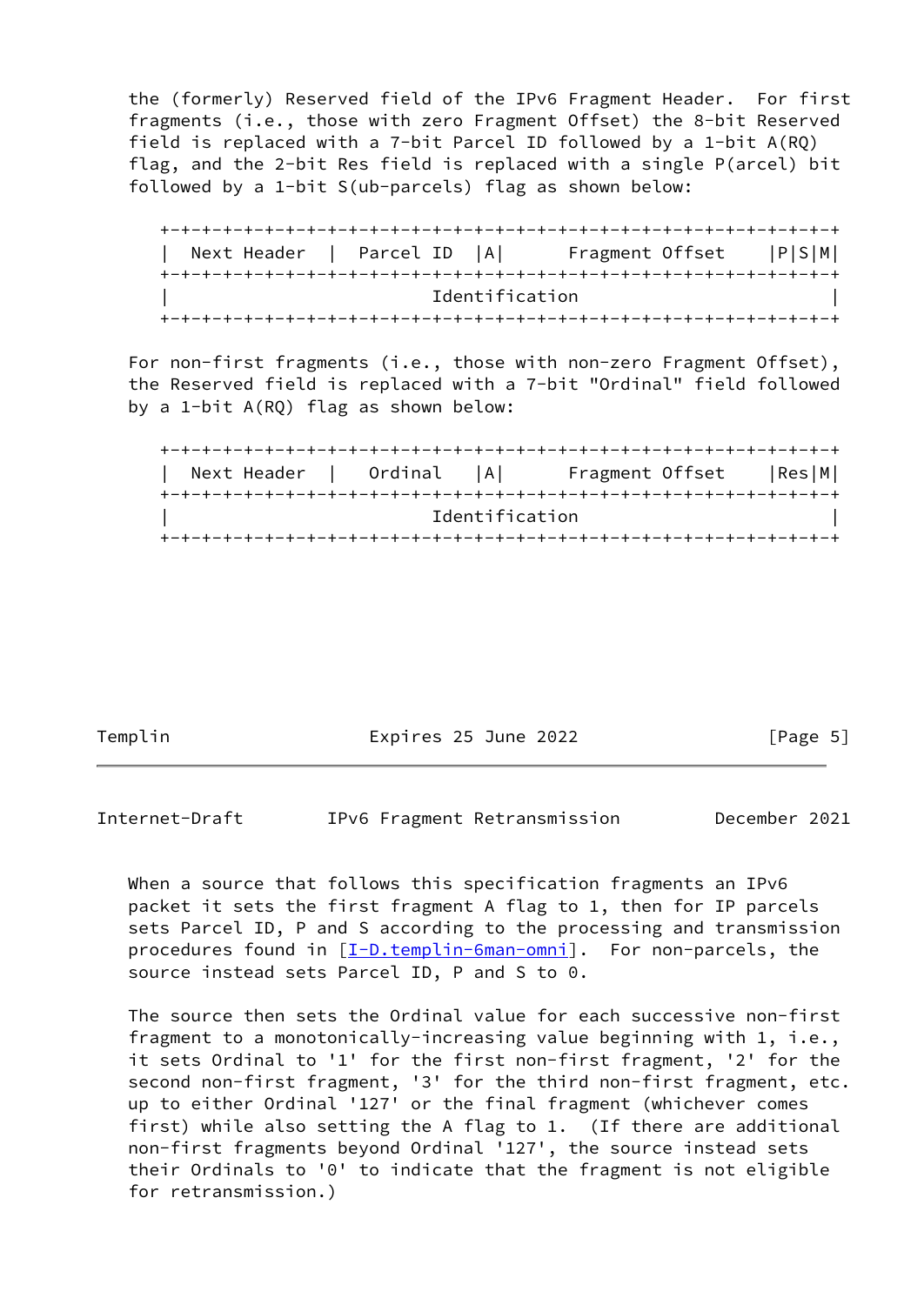When a destination that follows this specification receives IPv6 fragments with the A flag set to 1, it infers that the source participates in the protocol and maintains a checklist of all Ordinal fragments received for a specific Identification number. (Note that receipt of any IPv6 fragments with the A flag set provides an implicit assertion that all lost Ordinal IPv6 fragments are also eligible for retransmission.)

 If the destination notices one or more Ordinals missing after most other Ordinals for the same Identification have arrived, it can prepare an ICMPv6 Fragmentation Report (FRAGREP) message [\[RFC4443](https://datatracker.ietf.org/doc/pdf/rfc4443)] to send back to the source. The message is formatted as follows:

 $0$  1 2 3 0 1 2 3 4 5 6 7 8 9 0 1 2 3 4 5 6 7 8 9 0 1 2 3 4 5 6 7 8 9 0 1 +-+-+-+-+-+-+-+-+-+-+-+-+-+-+-+-+-+-+-+-+-+-+-+-+-+-+-+-+-+-+-+-+ | Type | Code | Checksum | +-+-+-+-+-+-+-+-+-+-+-+-+-+-+-+-+-+-+-+-+-+-+-+-+-+-+-+-+-+-+-+-+ | Identification (0) | +-+-+-+-+-+-+-+-+-+-+-+-+-+-+-+-+-+-+-+-+-+-+-+-+-+-+-+-+-+-+-+-+ Ordinal Bitmap  $(0)$   $(0-127)$  +-+-+-+-+-+-+-+-+-+-+-+-+-+-+-+-+-+-+-+-+-+-+-+-+-+-+-+-+-+-+-+-+ Identification (1) +-+-+-+-+-+-+-+-+-+-+-+-+-+-+-+-+-+-+-+-+-+-+-+-+-+-+-+-+-+-+-+-+ Ordinal Bitmap  $(1)$   $(0-127)$  +-+-+-+-+-+-+-+-+-+-+-+-+-+-+-+-+-+-+-+-+-+-+-+-+-+-+-+-+-+-+-+-+ | ... | ... | ... | ... | ... | ... | ... | ... | ... | ... | ... | ... | ... | ... | ... | ... | ... | ... | . | ... | ... | ... | ... | ... | ... | ... | ... | ... | ... | ... | ... | ... | ... | ... | ... | ... | ... | .<br>| ... | ... | ... | ... | ... | ... | ... | ... | ... | ... | ... | ... | ... | ... | ... | ... | ... | ... |

 In this format, the destination prepares the FRAGREP message as a list of 20-octet (Identification(i), Bitmap(i)) pairs. The first 4 octets in each pair encode the Identification value for the IPv6

Templin Expires 25 June 2022 [Page 6]

Internet-Draft IPv6 Fragment Retransmission December 2021

 packet that is subject of the report, while the remaining 16 octets encode a 128-bit Bitmap of Ordinal fragments received for this Identification. For example, if the destination receives the first fragment (i.e., Ordinal number 0) plus non-first fragment Ordinals 1, 3, 4, 6, and 8 it sets Bitmap bits 0, 1, 3, 4, 6 and 8 to '1' and sets all other bits to '0'. The destination may include as many (Identification, Bitmap) pairs as necessary without causing the entire message to exceed the minimum IPv6 MTU of 1280 bytes. (If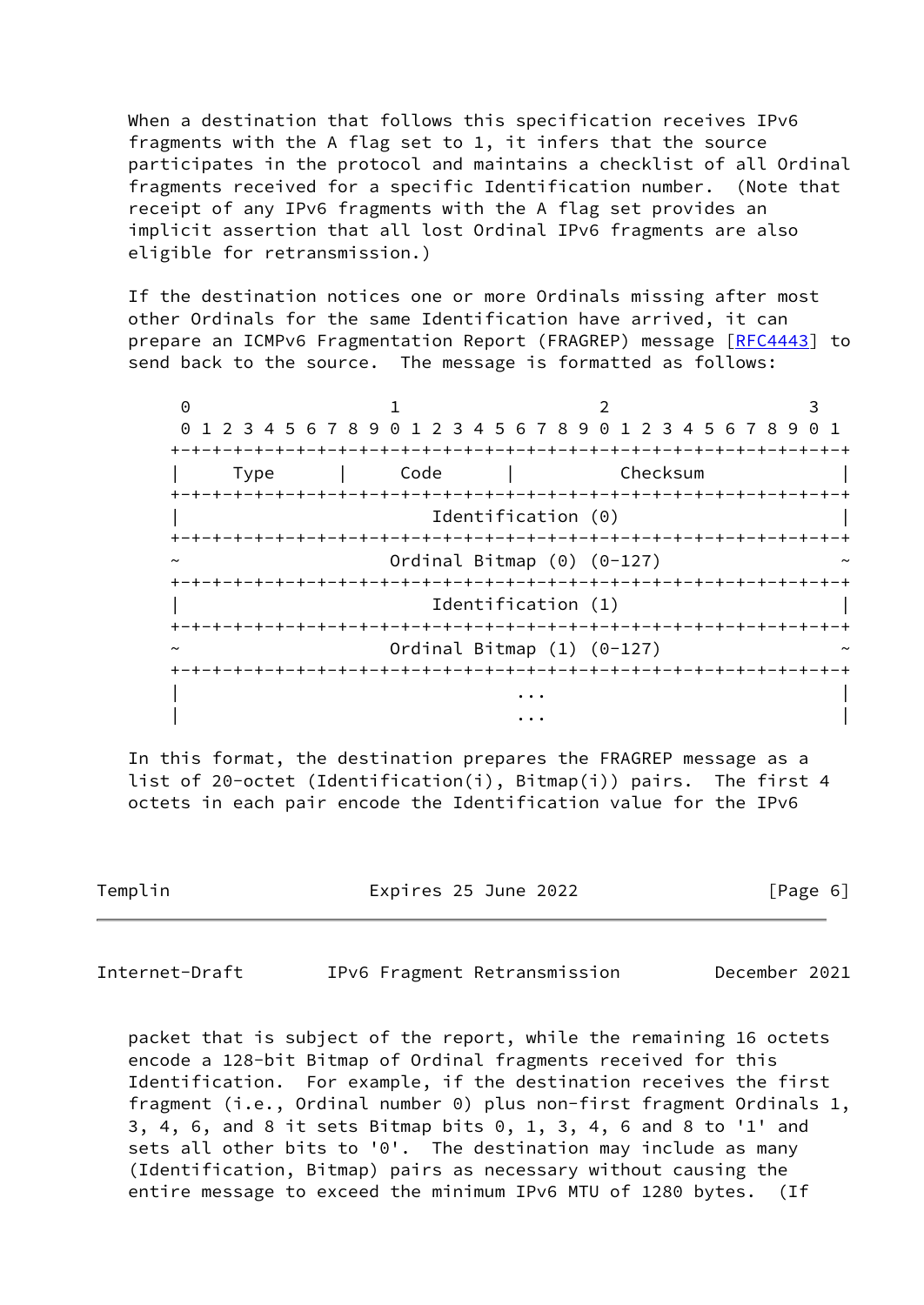additional pairs are necessary, the destination may prepare and send multiple messages.)

 The destination next transmits the FRAGREP message to the IPv6 fragment source. When the source receives the message, it examines each entry to determine the per-Identification Ordinal fragments that require retransmission. For example, if the source receives a Bitmap for Identification  $0x12345678$  with bits  $0, 1, 3, 4, 6$  and 8 set to '1', it would retransmit Ordinal fragments (0x12345678, 2), (0x12345678, 5) and (0x12345678, 7).

 This implies that the source should retain a cache of recently transmitted fragments for a time that determines "link persistence" [\[RFC3366](https://datatracker.ietf.org/doc/pdf/rfc3366)]. The link persistence should be at least as long as the round-trip time from the fragmentation source to the reassembly destination, plus an additional small delay to allow for processing overhead and/or delay variance. Then, if the source receives a FRAGREP message requesting retransmission of one or more Ordinals, it can retransmit if it still holds the Ordinals in its cache. Otherwise, the Ordinal will incur a cache miss and the original source will eventually retransmit the original packet in its entirety. After processing all entries in the FRAGREP, the source discards the message.

 The maximum-sized IPv6 packet that a source can submit for fragmentation is 64KB, and the minimum IPv6 path MTU is 1280B. Assuming the minimum IPv6 path MTU as the nominal size for non-final fragments, the number of Ordinals for each IPv6 packet should therefore easily fit within the available Bitmap bits when the fragments are transmitted over IPv6-only network paths. However, when the path may traverse one or more IPv4 networks (e.g., via tunneling) the path MTU may be significantly smaller. In that case, the number of IPv6 fragments needed may exceed the maximum number of Ordinal retransmission candidates.

When the number of IPv6 fragments exceeds 128, the source assigns an Ordinal value in the first 127 non-first fragments, but sets Ordinal to 0 in any remaining non-first fragments then transmits all fragments. When the destination receives the fragments, it may return a FRAGREP to request retransmission of the first fragment and/

Templin **Expires 25 June 2022** [Page 7]

<span id="page-7-0"></span>Internet-Draft IPv6 Fragment Retransmission December 2021

or any missing Ordinal non-first fragments, but may not request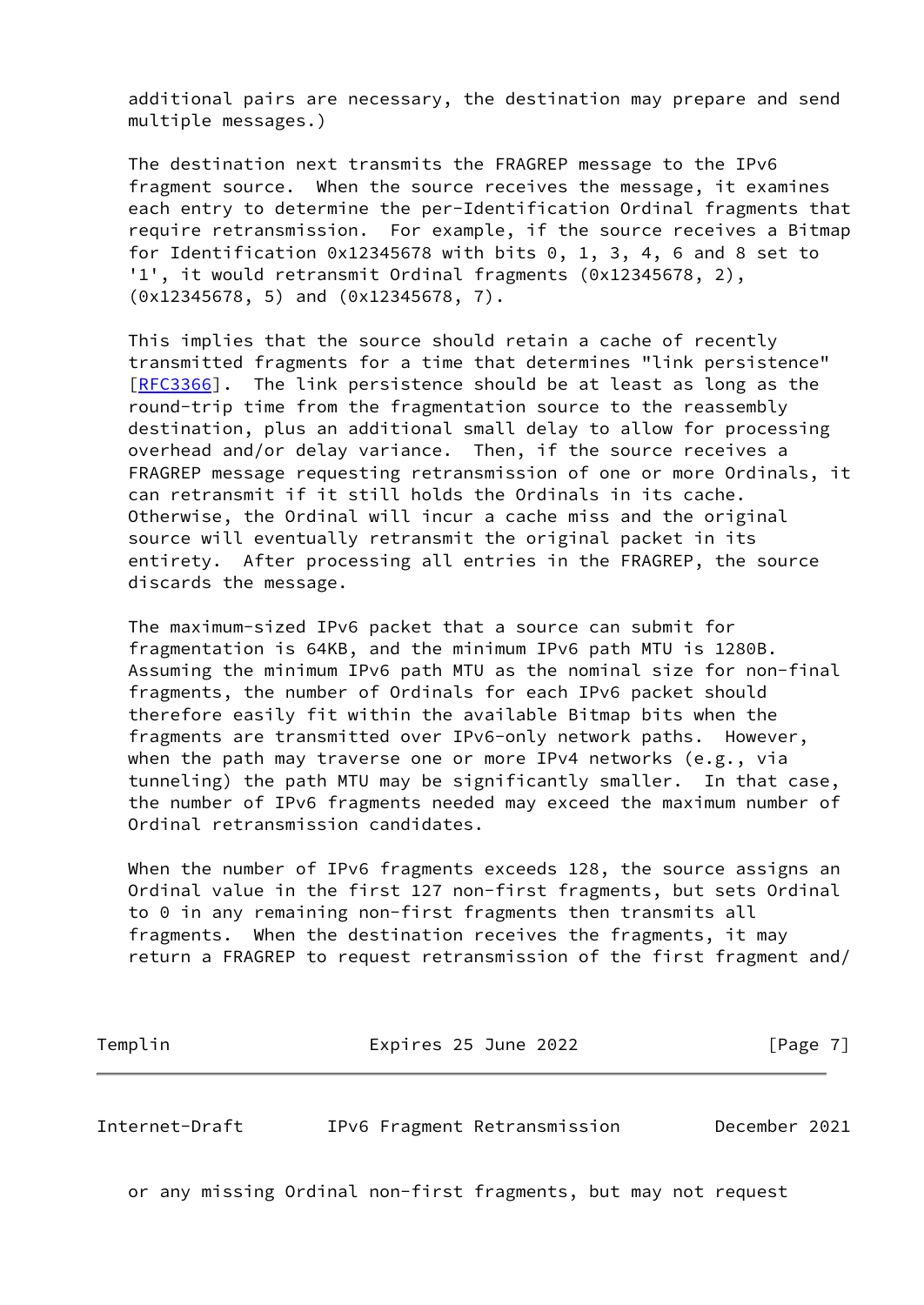retransmission of non-first fragments with zero Ordinals for which the best-effort delivery default behavior applies. However, all fragments are presented equally to the reassembly cache regardless of the (formerly) Reserved field settings, where the Reserved values are ignored and successful reassembly is likely.

 Finally, transmission of IPv6 fragments over IPv6-only paths can be safely conducted without a fragmentation-layer integrity check since IPv6 includes reassembly safeguards and a 32-bit Identification value. Conversely, transmission of IPv6 fragments over IPv4-only or mixed IPv6/IPv4 paths requires a fragmentation-layer integrity check inserted by the source before fragmentation and verified by the destination following reassembly since IPv4 provides only a 16-bit Identification and no reassembly safeguards. (In cases where the full path cannot be determined a priori, an integrity check should always be included as specified in AERO [\[I-D.templin-6man-aero](#page-11-3)] and OMNI [\[I-D.templin-6man-omni\]](#page-11-2).)

<span id="page-8-0"></span>[6](#page-8-0). Packet Too Big (PTB) Soft Errors

When an IPv6 fragmentation source forwards packets that produce what it considers as excessive numbers fragments (e.g., 32, 48, 64, more), the fragmentation source can also return PTB "soft errors" to the original source (subject to rate limiting). Either the fragmentation source or reassembly destination may also return PTB soft errors if the frequency of retransmissions or reassembly failures exceeds acceptable thresholds.

 PTB soft errors are distinguished from ordinary "hard errors" through non-zero values in the ICMPv6 "Code" [\[RFC8201](https://datatracker.ietf.org/doc/pdf/rfc8201)] [RFC4443] or ICMPv4 "unused" [\[RFC1191](https://datatracker.ietf.org/doc/pdf/rfc1191)] fields. The following values are currently defined:

- $*$  0 "PTB hard error" Original sources that receive these messages obey the classic Path MTU Discovery (PMTUD) specifications found in [[RFC8201\]](https://datatracker.ietf.org/doc/pdf/rfc8201)[RFC1191].
- $*$  1 "PTB soft error (packet lost)" Original sources that receive these messages should reduce their packet sizes while retransmitting the lost packet data, but need not wait the prescribed 10 minutes before attempting to again increase packet sizes.
- $*$  2 "PTB soft error (packet forwarded)" Original sources that receive these messages should reduce their packet sizes without invoking retransmission, and also need not wait the prescribed 10 minutes before attempting to again increase packet sizes.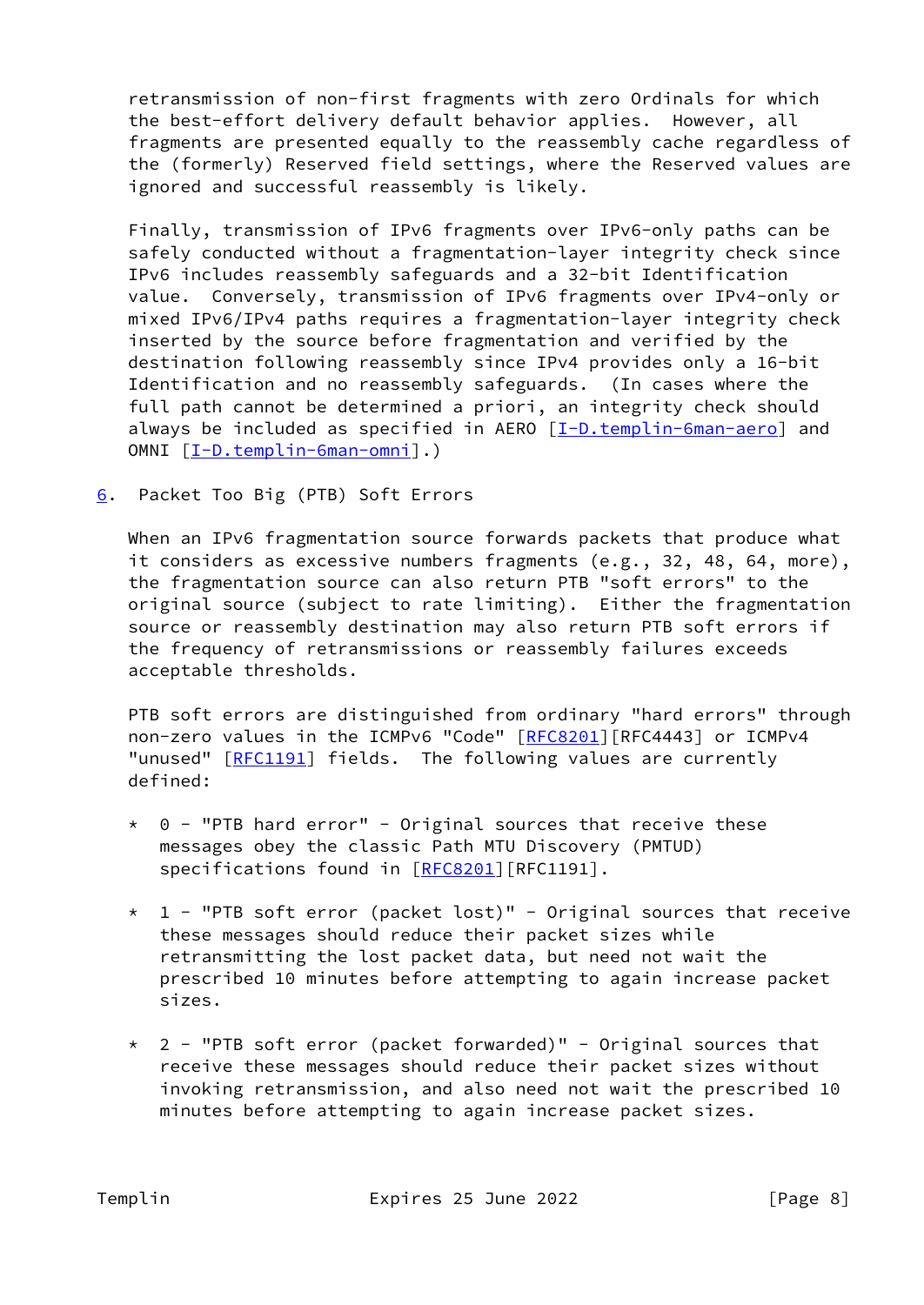<span id="page-9-1"></span> $3-255$  - reserved for future use.

 PTB soft errors include as much of the invoking packet as possible without the message exceeding the minimum MTU (i.e., 1280 bytes for IPv6 or 576 bytes for IPv4). Original sources that recognize PTB soft errors should follow common logic to dynamically tune their packet sizes to obtain the best performance. In particular, an original source can gradually increase its packet sizes while PTB soft errors are suppressed then again reduce packet sizes when excessive soft errors arrive.

 Original sources that do not recognize PTB soft errors (i.e., that do not examine the Code/unused field value) follow the same standards as for hard errors as described above and may therefore miss performance improvement opportunities.

<span id="page-9-0"></span>[7](#page-9-0). Implementation Status

TBD.

<span id="page-9-2"></span>[8](#page-9-2). IANA Considerations

 A new ICMPv6 Message Type code for "Fragmentation Report (FRAGREP)" is requested.

 The IANA is instructed to create new registries for "ICMPv6 Packet Too Big Code field" and "ICMPv4 Fragmentation Needed unused field" values. Both registries should have the following initial values:

| Value              | Sub-Type name                                    | Reference              |
|--------------------|--------------------------------------------------|------------------------|
|                    |                                                  |                        |
| 0                  | PTB hard error                                   | [RFCXXXX]              |
| $\mathbf 1$        | PTB soft error (loss)                            | [RFCXXXX]              |
| 2                  | PTB soft error (no loss)                         | [RFCXXXX]              |
| $3 - 252$          | Unassigned                                       |                        |
| $253 - 254$<br>255 | Reserved for Experimentation<br>Reserved by IANA | [RFCXXXX]<br>[RFCXXXX] |
|                    |                                                  |                        |

Figure 1: Packet Too Big Code/unused Values

<span id="page-9-3"></span>[9](#page-9-3). Security Considerations

 Communications networking security is necessary to preserve confidentiality, integrity and availability.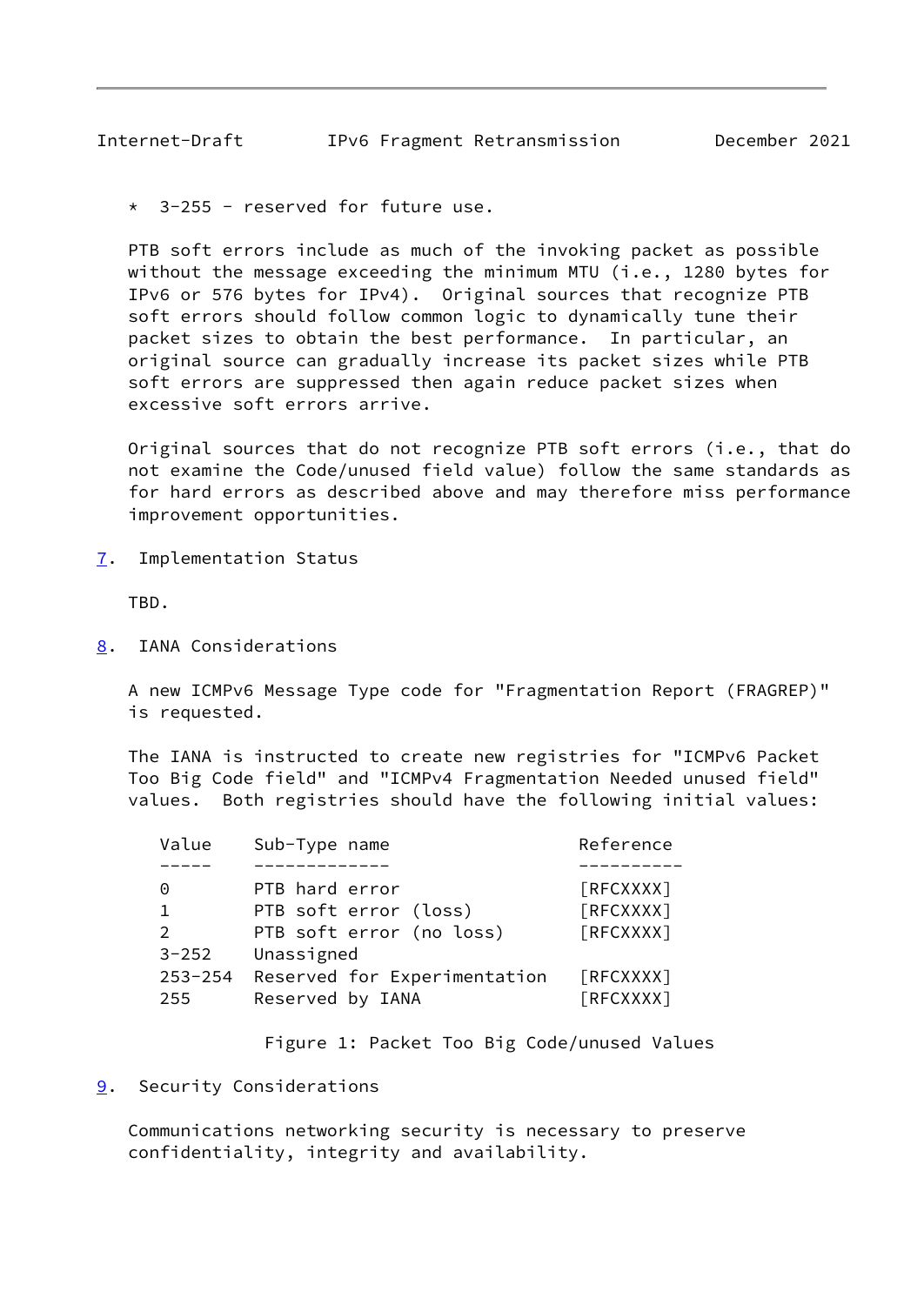.

#### <span id="page-10-1"></span>Internet-Draft IPv6 Fragment Retransmission December 2021

#### <span id="page-10-0"></span>[10.](#page-10-0) Acknowledgements

This work was inspired by ongoing AERO/OMNI/DTN investigations.

#### <span id="page-10-2"></span>[11.](#page-10-2) References

<span id="page-10-3"></span>[11.1](#page-10-3). Normative References

- [RFC0791] Postel, J., "Internet Protocol", STD 5, [RFC 791](https://datatracker.ietf.org/doc/pdf/rfc791), DOI 10.17487/RFC0791, September 1981, <<https://www.rfc-editor.org/info/rfc791>>.
- [RFC1191] Mogul, J. and S. Deering, "Path MTU discovery", [RFC 1191,](https://datatracker.ietf.org/doc/pdf/rfc1191) DOI 10.17487/RFC1191, November 1990, <[https://www.rfc-editor.org/info/rfc1191>](https://www.rfc-editor.org/info/rfc1191).
- [RFC2119] Bradner, S., "Key words for use in RFCs to Indicate Requirement Levels", [BCP 14](https://datatracker.ietf.org/doc/pdf/bcp14), [RFC 2119](https://datatracker.ietf.org/doc/pdf/rfc2119), DOI 10.17487/RFC2119, March 1997, <[https://www.rfc-editor.org/info/rfc2119>](https://www.rfc-editor.org/info/rfc2119).
- [RFC4443] Conta, A., Deering, S., and M. Gupta, Ed., "Internet Control Message Protocol (ICMPv6) for the Internet Protocol Version 6 (IPv6) Specification", STD 89, [RFC 4443,](https://datatracker.ietf.org/doc/pdf/rfc4443) DOI 10.17487/RFC4443, March 2006, <[https://www.rfc-editor.org/info/rfc4443>](https://www.rfc-editor.org/info/rfc4443).
- [RFC8174] Leiba, B., "Ambiguity of Uppercase vs Lowercase in [RFC](https://datatracker.ietf.org/doc/pdf/rfc2119) [2119](https://datatracker.ietf.org/doc/pdf/rfc2119) Key Words", [BCP 14](https://datatracker.ietf.org/doc/pdf/bcp14), [RFC 8174,](https://datatracker.ietf.org/doc/pdf/rfc8174) DOI 10.17487/RFC8174, May 2017, [<https://www.rfc-editor.org/info/rfc8174](https://www.rfc-editor.org/info/rfc8174)>.
- [RFC8200] Deering, S. and R. Hinden, "Internet Protocol, Version 6 (IPv6) Specification", STD 86, [RFC 8200](https://datatracker.ietf.org/doc/pdf/rfc8200), DOI 10.17487/RFC8200, July 2017, <[https://www.rfc-editor.org/info/rfc8200>](https://www.rfc-editor.org/info/rfc8200).

[RFC8201] McCann, J., Deering, S., Mogul, J., and R. Hinden, Ed.,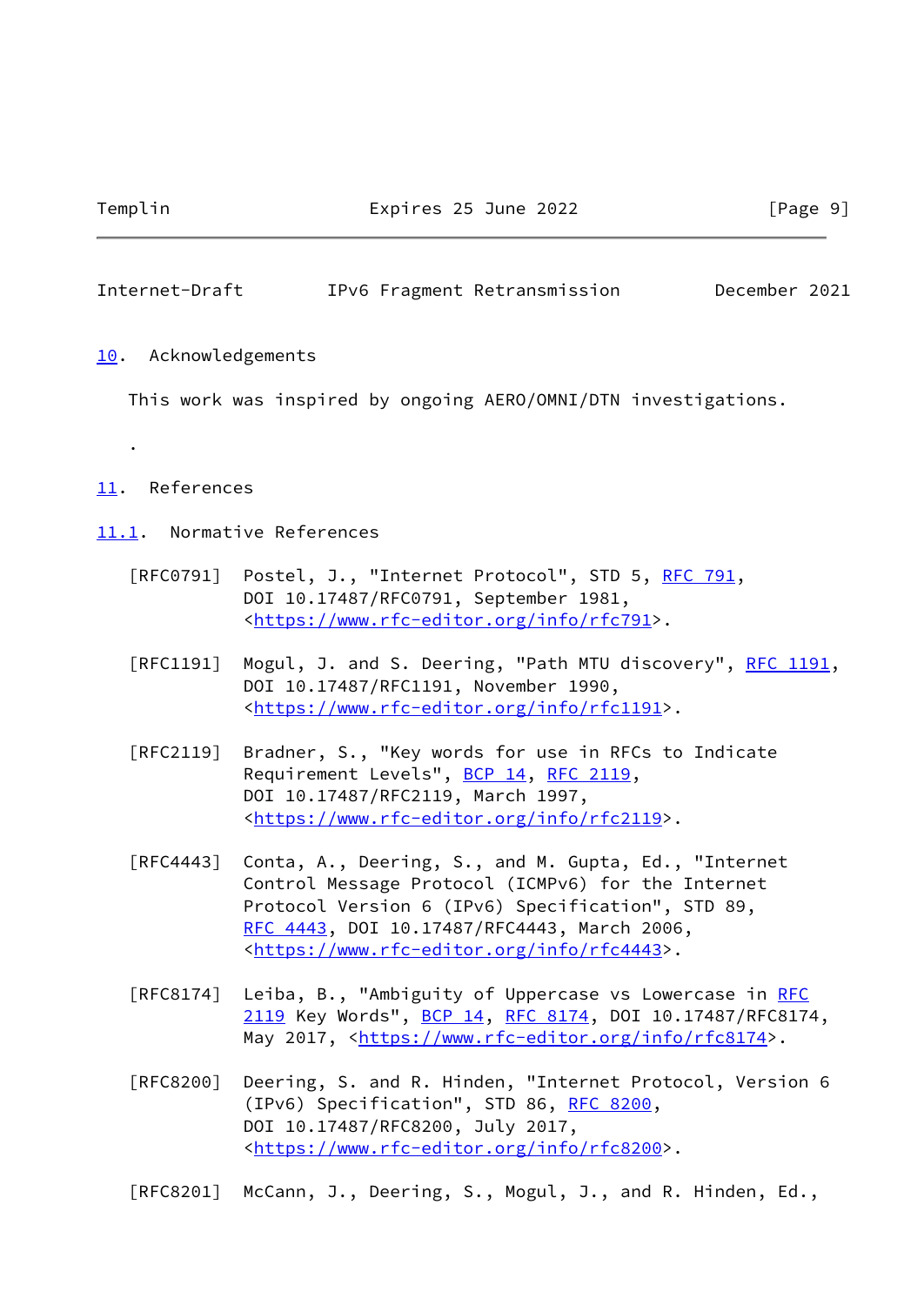"Path MTU Discovery for IP version 6", STD 87, [RFC 8201](https://datatracker.ietf.org/doc/pdf/rfc8201), DOI 10.17487/RFC8201, July 2017, <[https://www.rfc-editor.org/info/rfc8201>](https://www.rfc-editor.org/info/rfc8201).

### <span id="page-11-0"></span>[11.2](#page-11-0). Informative References

<span id="page-11-3"></span> [I-D.templin-6man-aero] Templin, F. L., "Automatic Extended Route Optimization (AERO)", Work in Progress, Internet-Draft, [draft-templin-](https://datatracker.ietf.org/doc/pdf/draft-templin)

| Templin | Expires 25 June 2022 | [Page 10] |
|---------|----------------------|-----------|
|---------|----------------------|-----------|

<span id="page-11-1"></span>Internet-Draft IPv6 Fragment Retransmission December 2021

 6man-aero-37, 15 November 2021, <[https://www.ietf.org/archive/id/draft-templin-6man-aero-](https://www.ietf.org/archive/id/draft-templin-6man-aero-37.txt) [37.txt](https://www.ietf.org/archive/id/draft-templin-6man-aero-37.txt)>.

<span id="page-11-2"></span>[I-D.templin-6man-omni]

 Templin, F. L. and T. Whyman, "Transmission of IP Packets over Overlay Multilink Network (OMNI) Interfaces", Work in Progress, Internet-Draft, [draft-templin-6man-omni-51,](https://datatracker.ietf.org/doc/pdf/draft-templin-6man-omni-51) 15 November 2021, <[https://www.ietf.org/archive/id/draft](https://www.ietf.org/archive/id/draft-templin-6man-omni-51.txt) [templin-6man-omni-51.txt>](https://www.ietf.org/archive/id/draft-templin-6man-omni-51.txt).

- [RFC2473] Conta, A. and S. Deering, "Generic Packet Tunneling in IPv6 Specification", [RFC 2473](https://datatracker.ietf.org/doc/pdf/rfc2473), DOI 10.17487/RFC2473, December 1998, <<https://www.rfc-editor.org/info/rfc2473>>.
- [RFC3366] Fairhurst, G. and L. Wood, "Advice to link designers on link Automatic Repeat reQuest (ARQ)", [BCP 62](https://datatracker.ietf.org/doc/pdf/bcp62), [RFC 3366](https://datatracker.ietf.org/doc/pdf/rfc3366), DOI 10.17487/RFC3366, August 2002, <[https://www.rfc-editor.org/info/rfc3366>](https://www.rfc-editor.org/info/rfc3366).
- [RFC8900] Bonica, R., Baker, F., Huston, G., Hinden, R., Troan, O., and F. Gont, "IP Fragmentation Considered Fragile", [BCP 230](https://datatracker.ietf.org/doc/pdf/bcp230), [RFC 8900,](https://datatracker.ietf.org/doc/pdf/rfc8900) DOI 10.17487/RFC8900, September 2020, <[https://www.rfc-editor.org/info/rfc8900>](https://www.rfc-editor.org/info/rfc8900).

Author's Address

 Fred L. Templin (editor) Boeing Research & Technology P.O. Box 3707 Seattle, WA 98124 United States of America